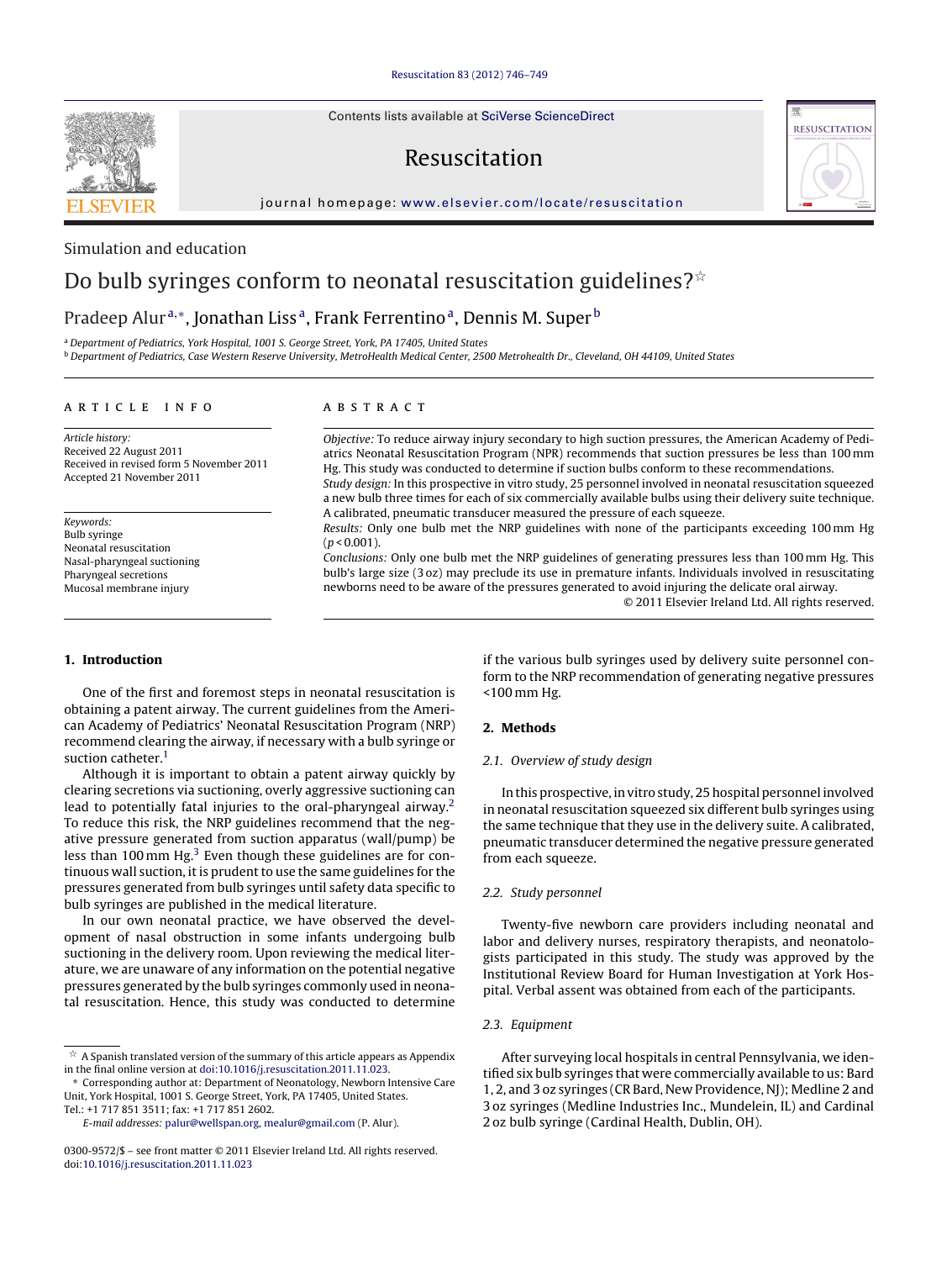

**Fig. 1.** Equipment used for measuring negative pressures generated by bulb syringes.

The negative pressure generated by squeezing each bulb was measured with a calibrated, pneumatic transducer (Model DPM-IB, BIO-TEK Instruments Inc., Winooski, VT). This device is used in calibrating hospital wall suction units and has an accuracy of within 1 mm of Hg. To determine the negative pressure generated from each squeeze, the pneumatic transducer inlet was fitted with two 3-way stopcocks connected in series with the most distal stopcock (from the transducer) attached to the barrel of a 3 ml syringe (Fig. 1). The nozzle of the bulb syringe then was fitted snuggly into the barrel of the syringe. The distal stopcock nearest to the transducer is closed to the atmosphere as well as to the proximal stopcock attached to the syringe nozzle. Before the bulb syringe was squeezed, the proximal stopcock was open to the atmosphere to allow the air to escape. While the study subject maintained the squeeze, the proximal stopcock closest to the syringe was turned off to the atmosphere thus preventing the re-expansion of the bulb syringe. The subject then let go of the squeezed bulb. The distal stopcock was opened to the bulb syringe thus allowing the transducer to measure the negative pressure generated by the squeezed bulb. This airtight system permitted a stable negative pressure reading.

#### 2.4. Study design

Each of the study personnel was presented with six new bulb syringes representing one from each of the six types listed above. The subjects were instructed to squeeze the bulb using the same technique that they use in the delivery suite. Each bulb was squeezed 3 times with at least 30 s between each measurement; hence, 18 measurements were recorded for each subject. The study subject was blinded to the results generated from each squeeze. The six different bulb syringes were randomly assessed.

#### 2.5. Data analysis

The data are described using medians as well as the 5th and 95th percentiles for interval data and percentages for nominal data. For interval data, the statistical differences among groups were first assessed with the Kruskal–Wallis test. If the p value from that analysis was less than 0.05 (two-tail), post hoc comparisons were performed using the Mann–Whitney U test. The Friedman test was used to determine if there was an effect secondary to repeated squeezing of the bulb. If the  $p$  value from that analysis was less than 0.05 (two-tail), post hoc comparisons were performed using the Wilcoxon signed-rank test. Nominal data were analyzed with

Averaged negative pressure generated from each trial of three squeezes.

| <b>Bulb</b>    | Negative pressure<br>generated <sup>*</sup> (mm Hg,<br>$n = 25$ | Exceeding 100 mm<br>$Hg^{**}$ (n = 25) |
|----------------|-----------------------------------------------------------------|----------------------------------------|
| Bard, 1 oz     | $128.7(117.4, 169.0)^{+,8}$                                     | 25/25 (100%)                           |
| Bard, 2 oz     | 83.3 (70.8, 140.4) <sup>#</sup>                                 | 8/25 (32%)                             |
| Bard, 3 oz     | $97.7(77.0, 118.7)^{4.8}$                                       | 10/25 (40%)                            |
| Cardinal, 2 oz | 119.0 (109.6, 146.9) <sup>#,&amp;</sup>                         | 25/25 (100%)                           |
| Medline, 2 oz  | 82.0 (64.7, 99.1)                                               | 1/25(4%)                               |
| Medline, 3 oz  | 78.3 (59.2, 90.7)                                               | 0/25(0%)                               |

Negative pressures are reported as the median with the (5th and 95th percentile).  $p$  < 0.001, Kruskal–Wallis test.

 $p$  < 0.001, Chi-square test.

 $p$  < 0.01, post hoc comparisons versus Medline 3 oz, Mann-Whitney U test.

 $\frac{1}{2}$  p < 0.01, post hoc comparisons versus Medline 2 oz, Mann–Whitney U test.

the Chi-square test. Statistical significance was defined a priori as a  $p$  value < 0.05 (two-tail). However, in order to reduce the risk of test-wise error for the post hoc comparisons, statistical significance was redefined a priori as a p value < 0.01 for the post hoc comparisons. The data were analyzed using IBM SPSS Statistics Version 20 (IBM Corp., Armonk, NY).

#### **3. Results**

A total of 25 newborn care providers consisting of registered nurses (neonatal, labor and delivery;  $n = 12$ ), respiratory therapists  $(n=8)$  and physicians  $(n=5)$  participated in this study. The median years of neonatal intensive care experience for these individuals were 21.0 (2.0, 39.0), 12.5 (2.0, 25.0), and 26.0 (23.0, 29.0) years, respectively.

In squeezing the bulb three times, the replications were similar with the median values from each time period differing at most by 4.0 mm Hg. The suction pressure decreased by 4.0 mm Hg between Time 1 and Time 2 [96.5 (71.0, 155.5) versus 92.5 (67.0, 151.8);  $p = 0.001$  and by 2 mm Hg between Time 1 and Time 3 [96.5 (71.0, 155.5) versus 94.5 (64.0, 147.3);  $p < 0.001$ ]. There was no difference between Time 2 and Time 3 ( $p > 0.01$ ). Because of this decrease, the average and highest value of the three replications are reported.

The averaged suction pressures generated by squeezing the bulbs were the highest in the Bard 1 oz followed by the Cardinal 2 oz (Table 1). With these two bulbs, all of the participants generated an averaged negative pressure exceeding 100 mm Hg. The Bard 2 oz and Bard 3 oz bulbs produced suction pressures in the mid-80s and mid-90s with 32% and 40% of the participants exceeding 100 mm Hg, respectively. All four of these bulbs generated higher negative pressures than the Medline 3 oz bulb  $(p < 0.01)$ . The averaged pressures generated from the Medline 2 and Medline 3 oz bulbs were similar with 4% and 0% of the participants exceeding 100 mm Hg, respectively ( $p = 0.091$ ). The Medline 2 oz was similar to the Bard 2 oz bulb  $(p=0.089)$  but lower than the Bard 1 and 3 oz as well as the Cardinal 2 oz bulbs  $(p < 0.001)$ .

The highest pressure of the 3 replications in contrast to the individual's averaged value produced similar results except the pressures were slightly higher [range: 4.0 (Medline 2 oz) to 9.3 (Bard 3 oz) mm Hg]. The percentage of individuals with one value exceeding 100 mmHg were the same as their averaged value except for the Bard 2 oz and Bard 3 oz (increased from 32 to 36% and 40% to 56%, respectively).

#### **4. Discussion**

In our study, four of the six suction bulb syringes tested generated pressures exceeding 100 mm Hg limit recommended in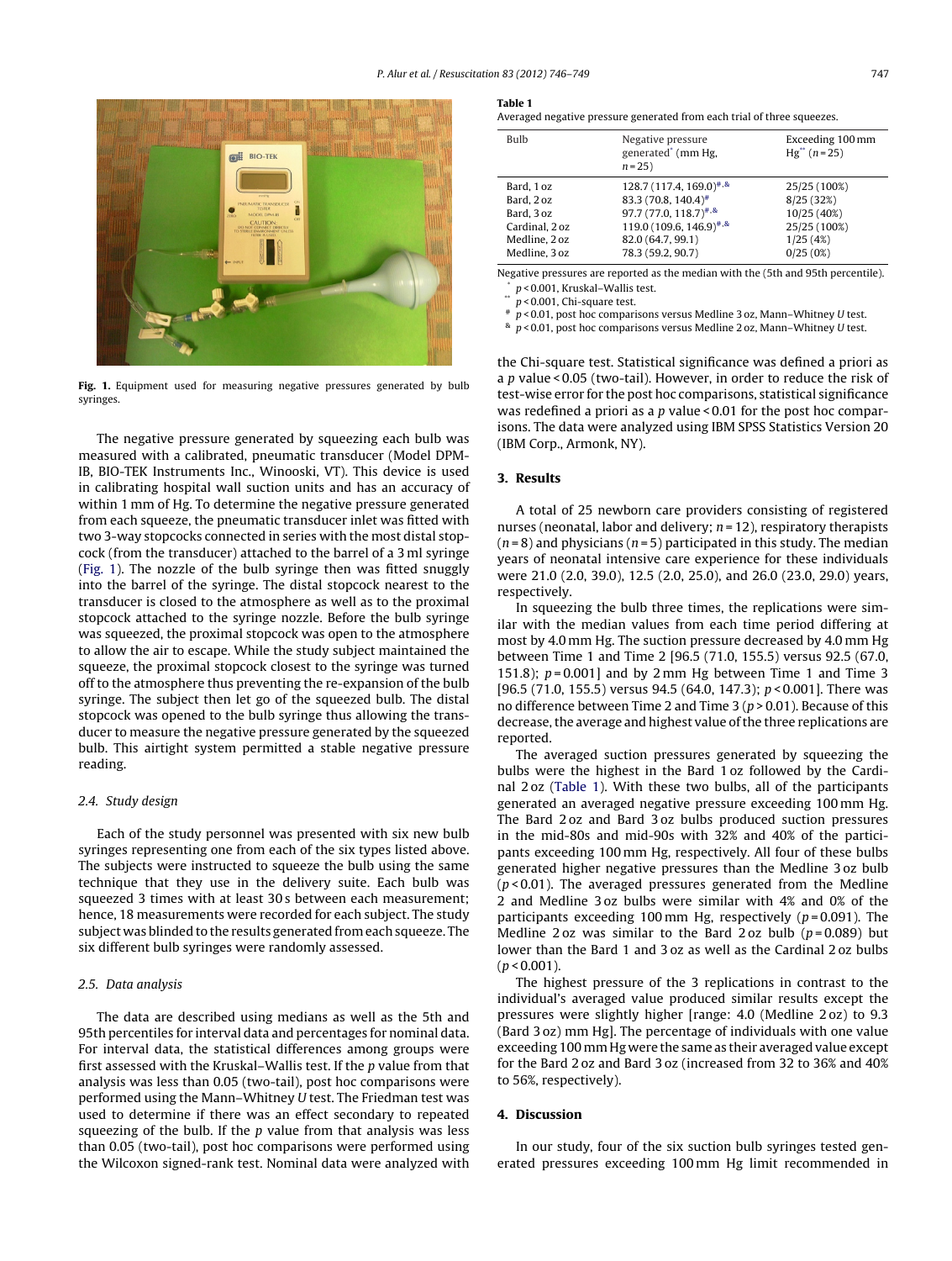<span id="page-2-0"></span>the guidelines set forth by the American Academy of Pediatrics NRP.<sup>1</sup> The only bulb syringe (Medline 3 oz) that was consistently below this threshold may be too large to use on premature infants.

For two of the six bulb syringes, all participants generated pressures that exceeded the 100 mm Hg threshold set forth by the NRP. In two of the other bulbs, approximately one-third of the study subjects produced negative pressures that exceeded this guideline. The smallest bulb had the highest pressure; hence, the clinician cannot rely on size as a surrogate for pressures produced from the bulb syringe.

Clinicians may have a tendency to use higher pressures than necessary to achieve the desired effect. In a study involving neonatal resuscitation in the delivery suite, the negative pressure generated by the neonatal personnel using either a 10 French Delee suction catheter or a 3.0 mm internal diameter endotracheal tube was  $157 \pm 34$  and  $176 \pm 58$  mm Hg, respectively.<sup>4</sup> To insure patient safety, practitioners need to be aware of the pressures generated by their equipment and trained according to the current guidelines.

Nasopharyngeal suctioning in the neonate may be associated with a variety of complications ranging from cardiac arrhythmias and apnea to perforations of the hypopharynx. These complications occur more commonly with oral suctioning via a catheter than with a bulb syringe.<sup>5</sup> The traumatic injuries to the hypopharynx and cervical esophagus may mimic esophageal atresia and may lead to respiratory distress (pneumothorax), sepsis (mediastinitis) and upper gastrointestinal bleeding. $2,6,7$ 

To date there are no published studies regarding suction pressures and oral pharyngeal injury. The potential injury from oral pharyngeal suction pressures may be extrapolated from animal models using endotracheal suctioning. As tracheal suction pressures were increased from 50 mm Hg to 300 mm Hg, the histological changes in a kitten's trachea worsened. At 100 mm Hg, there was loss of epithelium with slight submucosal edema. At 200 mm Hg, there was subepithelial cellular proliferation with fibrinous deposits, and at 300 mm Hg, there was severe damage to both the subepithelial and submucosal layers. $8$  In the dog model comparing 100 mm Hg versus 200 mm Hg suction pressure during endotracheal suctioning, more damage to the trachea was noted with using 200 mm Hg of pressure.<sup>[9](#page-3-0)</sup> One may speculate that the mucosal lining of the nasal and oral pharynx coupled with the intermittent nature of bulb suctioning may result in less tissue injury. Until such safety data is published in the medical literature, the conservative approach would be to use the 100 mm Hg guideline for suction pressures for all devices suctioning the upper airway.

Effective suctioning depends on the ability of the device to remove large amounts of viscous material in a timely manner.<sup>[10](#page-3-0)</sup> In an in vitro study, the Bent group evaluated the efficiency of different pressures in removing a fixed amount of meconium-stained fluid instilled into the airway of piglets. In using a 10 French catheter coupled with 5 s of continuous suctioning, the 150 mm Hg pressure in contrast to the −80 mm Hg pressure removed an additional 7.6% of the fluid (83% versus 75.4%, respectively). With the 150 mm Hg pressure, the investigators noticed that visible invagination of the trachea coupled with considerable drag in removing the catheter occurred in contrast to the −80 mm Hg. The clinician will need to decide if the benefit of removing a slightly larger volume of material outweighs the potential risks of mucosal injury from the higher negative pressures.[11](#page-3-0) Bulb suctioning of the nasopharyngeal airway is a common procedure in developed countries and may be the only technique available for health care providers in medical facilities of emerging countries without vacuum systems. One may speculate that repeated suctioning of the nares (relatively confined space) coupled with elevated pressures may lead to tissue injury resulting in nasal obstruction. Because of the associated cardiorespiratory complications of suctioning the nose and mouth, a special report on neonatal resuscitation released in 2010 no longer recommends routine intrapartum oropharyngeal and nasopharyngeal suctioning for healthy infants born with either clear or meconium stained amniotic fluid.<sup>[12](#page-3-0)</sup> When using a bulb syringe becomes necessary, it may be safer to use a bulb that generates recommended pressures.

A potential limitation of our study is that it measured pressures conducted during a simulation in which the participants imitated their technique used during neonatal resuscitations. It is possible that during the stress of an actual neonatal resuscitation, the pressures generated could be higher.<sup>4</sup> In addition, our study evaluated only one aspect of suctioning: compliance with the NRP guideline that suction pressures be less than 100 mm Hg.

#### **5. Conclusion**

Of the six bulb syringes available commercially, only one consistently met the NRP guidelines of generating suction pressures less than 100 mm Hg. The larger size of this bulb may preclude its use in premature infants. Individuals involved in the resuscitation of newborn infants need to be aware of the pressures generated by their equipment to avoid injuring the delicate tissue of the newborn's oral airway. In addition, further studies are needed to document the complication rates and safety parameters for all procedures, even those that are common medical practices such as bulb suctioning.

### **Conflict of interest**

The coauthors have no conflicts of interest, nor have they received financial support from any corporate entity.

#### **Financial support**

This study was supported in part by the NIH/NCRR CWRU-CTSA Grant Number ULI RR024989. Its contents are solely the responsibility of the authors and do not represent the official views of the NIH.

#### **Acknowledgements**

We are very thankful to Ms. Kate Kelly, Emig Research Center, WellSpan Health, for her excellent support and help with the manuscript. We also thank Mr. Lance Miller for his valuable help in obtaining the measurements from the study participants.

#### **References**

- 1. Kattwinkel J, Perlman JM, Aziz K. Part 15 neonatal resuscitation: 2010 American Heart Association Guidelines for Cardiopulmonary Resuscitation and Emergency Cardiovascular Care. Circulation 2010;122:S909–19. [http://circ.ahajournals.org/content/122/18](http://circ.ahajournals.org/content/122/18_suppl_3/S909.full)\_suppl\_3/S909.full.
- 2. Sapin E, Gumpert L, Bonnard A, et al. Iatrogenic pharyngoesophageal perforation in premature infants. Eur J Pediatr Surg 2000;10:83–7.
- 3. EEC Committee, Subcommittees and Task Forces of the American Heart Association 2005. American Heart Association Guidelines for Cardiopulmonary Resuscitation and Emergency Cardiovascular Care. Circulation 2005;112(24 Suppl):IV1–203.
- 4. Ballard JL, Farley AJ, Atherton H, Musial J, Khoury JC. Negative pressures used for delivery room neonatal resuscitation. J Pediatr 1988;112:478–81.
- 5. Cordero L, Hon EH. Neonatal bradycardia following nasopharyngeal stimulation. Pediatr 1971;78:441-7
- 6. Krasna IH, Rosenfeld D, Benjamin BG, Klein G, Hiatt M, Hegyi T. Esophageal perforation in the neonate: an emerging problem in the newborn nursery. J Pediatr Surg 1987;22:784–90.
- 7. Soong WJ. Endoscopic diagnosis and management of iatrogenic cervical esophageal perforations in extremely premature infants. J Chin Med Assoc 2007;70:171–5.